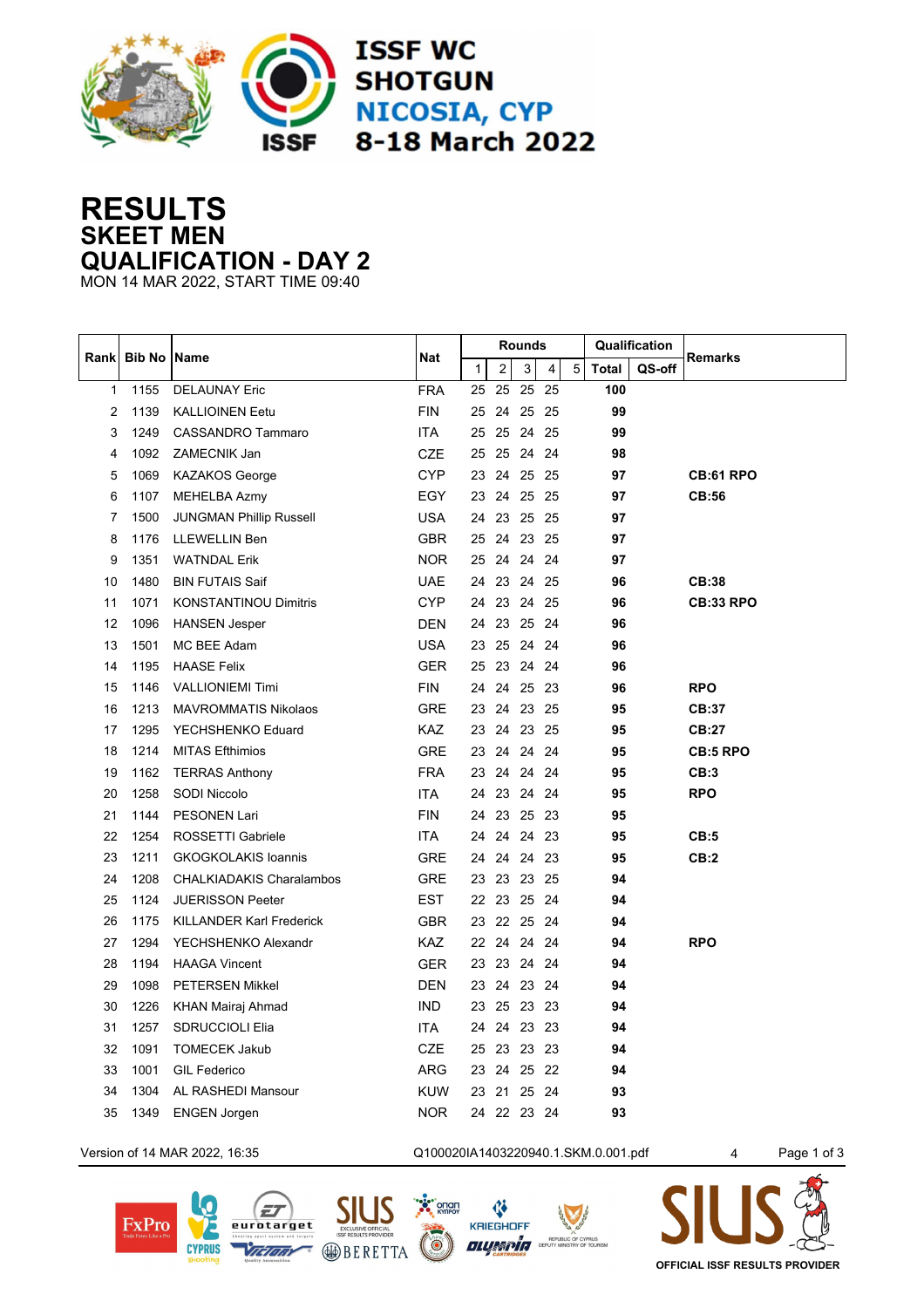| Rankl | <b>Bib No   Name</b> |                               | Nat                                 | Rounds       |    |             |       |   | Qualification |        | <b>Remarks</b> |             |
|-------|----------------------|-------------------------------|-------------------------------------|--------------|----|-------------|-------|---|---------------|--------|----------------|-------------|
|       |                      |                               |                                     | $\mathbf{1}$ | 2  | 3           | 4     | 5 | <b>Total</b>  | QS-off |                |             |
| 36    | 1476                 | <b>AHMAD Mohamed</b>          | <b>UAE</b>                          | 23           | 24 |             | 22 24 |   | 93            |        |                |             |
| 37    | 1316                 | <b>UPELNIEKS Dainis</b>       | LAT                                 | 21           | 25 | 24 23       |       |   | 93            |        |                |             |
| 38    | 1229                 | NARUKA Anant Jeet Singh       | <b>IND</b>                          | 24           | 20 | 24 24       |       |   | 92            |        |                |             |
| 39    | 1097                 | PETERSEN Emil Kjelgaard       | DEN                                 |              |    | 22 23 23 24 |       |   | 92            |        |                |             |
| 40    | 1185                 | GOGOLADZE Roman               | <b>GEO</b>                          | 23           | 22 | 23 24       |       |   | 92            |        | <b>CB:21</b>   |             |
| 41    | 1505                 | STEWART Hayden                | <b>USA</b>                          |              |    | 23 22 23 24 |       |   | 92            |        | <b>CB:17</b>   |             |
| 42    | 1141                 | KOSSI Oskari                  | <b>FIN</b>                          | 24           |    | 22 22 24    |       |   | 92            |        | <b>RPO</b>     |             |
| 43    | 1388                 | AL-ATHBA Rashid Saleh         | QAT                                 | 23           |    | 21 25 23    |       |   | 92            |        |                |             |
| 44    | 1159                 | <b>LEJEUNE Nicolas</b>        | <b>FRA</b>                          | 23           |    | 22 24 23    |       |   | 92            |        | <b>RPO</b>     |             |
| 45    | 1305                 | ALRASHIDI Abdullah            | <b>KUW</b>                          |              |    | 22 24 23 23 |       |   | 92            |        |                |             |
| 46    | 1343                 | <b>FARRUGIA Clive</b>         | <b>MLT</b>                          |              |    | 25 23 21 23 |       |   | 92            |        |                |             |
| 47    | 1227                 | <b>KHANGURA Gurjoat</b>       | <b>IND</b>                          | 21           | 24 |             | 25 22 |   | 92            |        |                |             |
| 48    | 1160                 | <b>PETIT Emmanuel</b>         | <b>FRA</b>                          | 23           |    | 24 23 22    |       |   | 92            |        |                |             |
| 49    | 1289                 | PENKOV Ilya                   | KAZ                                 |              |    | 24 23 23 22 |       |   | 92            |        | <b>RPO</b>     |             |
| 50    | 1448                 | <b>JANGPANICH Tanapat</b>     | THA                                 |              |    | 25 23 22 22 |       |   | 92            |        |                |             |
| 51    | 1076                 | <b>MICHAELIDES Menelaos</b>   | <b>CYP</b>                          | 23           |    | 24 24 21    |       |   | 92            |        |                |             |
| 52    | 1085                 | <b>NYDRLE Tomas</b>           | CZE                                 | 25           |    | 23 24 20    |       |   | 92            |        |                |             |
| 53    | 1307                 | <b>ALSAAD Abdulaziz</b>       | <b>KUW</b>                          | 21           |    | 22 25 23    |       |   | 91            |        |                |             |
| 54    | 1285                 | MUKHAMEDIYEV Alexandr         | <b>KAZ</b>                          | 22           | 24 | 22 23       |       |   | 91            |        |                |             |
| 55    | 1079                 | <b>VARNAVAS Theodorou</b>     | <b>CYP</b>                          |              |    | 23 23 23 22 |       |   | 91            |        |                |             |
| 56    | 1177                 | <b>MCAULEY Gareth Ian</b>     | <b>GBR</b>                          |              |    | 25 24 21 21 |       |   | 91            |        | <b>RPO</b>     |             |
| 57    | 1327                 | <b>SARKIS Samer</b>           | LBN                                 |              |    | 20 21 24 25 |       |   | 90            |        |                |             |
| 58    | 1086                 | <b>PROKOP Radek</b>           | <b>CZE</b>                          | 24           |    | 21 20 25    |       |   | 90            |        | <b>RPO</b>     |             |
| 59    | 1145                 | <b>TAKANEN Tommi</b>          | <b>FIN</b>                          | 20           |    | 23 23 24    |       |   | 90            |        |                |             |
| 60    | 1196                 | <b>KORTE Sven</b>             | <b>GER</b>                          | 21           |    | 24 21 24    |       |   | 90            |        |                |             |
| 61    | 1399                 | <b>GHETU Vlad-Mihail</b>      | <b>ROU</b>                          | 23           | 23 |             | 20 24 |   | 90            |        |                |             |
| 62    | 1467                 | <b>SAHIN Mustafa Serhat</b>   | TUR                                 | 21           |    | 22 24 23    |       |   | 90            |        |                |             |
| 63    | 1061                 | <b>ACHILLEOS Georgios</b>     | <b>CYP</b>                          |              |    | 23 20 25 22 |       |   | 90            |        |                |             |
| 64    | 1337                 | ATTARD Marcello               | MLT                                 |              |    | 23 21 24 22 |       |   | 90            |        |                |             |
| 65    | 1479                 | <b>BIN DHAWI Obaid</b>        | <b>UAE</b>                          | 22           |    | 23 23 22    |       |   | 90            |        |                |             |
| 66    | 1290                 | POCHIVALOV David              | KAZ                                 |              |    | 23 22 23 22 |       |   | 90            |        |                |             |
| 67    | 1168                 | <b>FAIRCLOUGH Jack</b>        | <b>GBR</b>                          |              |    |             |       |   | 89            |        |                |             |
| 68    | 1025                 | <b>MUSTAFAYEV Ali</b>         | <b>AZE</b>                          |              |    | 20 24 21 24 |       |   | 89            |        | <b>RPO</b>     |             |
| 69    | 1317                 | <b>VEJS Lauris Peteris</b>    | LAT                                 |              |    | 21 21 24 23 |       |   | 89            |        |                |             |
| 70    | 1441                 | <b>MOBERG Edvin</b>           | <b>SWE</b>                          |              |    | 21 22 24 22 |       |   | 89            |        |                |             |
| 71    | 1055                 | <b>GRANIC Pavao</b>           | <b>CRO</b>                          |              |    | 23 22 22 22 |       |   | 89            |        |                |             |
| 72    | 1089                 | STRANSKY Josef                | <b>CZE</b>                          |              |    | 20 19 25 24 |       |   | 88            |        | <b>RPO</b>     |             |
| 73    | 1017                 | <b>GURBANOV Fuad</b>          | <b>AZE</b>                          |              |    | 22 22 22 22 |       |   | 88            |        |                |             |
| 74    | 1364                 | AL ZAHLI Bader                | <b>OMA</b>                          |              |    | 19 22 24 22 |       |   | 87            |        |                |             |
| 75    | 1336                 | <b>ATTARD Belinio</b>         | <b>MLT</b>                          |              |    | 23 21 23 20 |       |   | 87            |        | <b>RPO</b>     |             |
| 76    | 1242                 | <b>SVAVARSSON Hakon</b>       | ISL.                                |              |    | 19 20 23 24 |       |   | 86            |        |                |             |
| 77    | 1020                 | <b>JAFAROV Emin</b>           | <b>AZE</b>                          | 21           |    | 20 22 23    |       |   | 86            |        |                |             |
| 78    | 1127                 | <b>TAMMIST Tonu</b>           | <b>EST</b>                          |              |    | 21 22 20 23 |       |   | 86            |        |                |             |
| 79    | 1018                 | <b>HASANOV Javid</b>          | <b>AZE</b>                          | 20           |    | 22 22 22    |       |   | 86            |        |                |             |
| 80    | 1345                 | <b>SCIBERRAS Liam</b>         | <b>MLT</b>                          |              |    | 22 23 20 21 |       |   | 86            |        | <b>RPO</b>     |             |
| 81    | 1338                 | <b>ATTARD Marlon</b>          | <b>MLT</b>                          |              |    | 18 24 24 20 |       |   | 86            |        |                |             |
| 82    | 1241                 | <b>ORLYGSSON Stefan Gisli</b> | <b>ISL</b>                          |              |    | 22 18 21 24 |       |   | 85            |        |                |             |
| 83    | 1186                 | <b>KVATADZE David</b>         | <b>GEO</b>                          | 20           |    | 22 22 21    |       |   | 85            |        |                |             |
| 84    | 1451                 | PHASEE Pitipoom               | THA                                 |              |    | 21 21 22 21 |       |   | 85            |        |                |             |
|       |                      |                               |                                     |              |    |             |       |   |               |        |                |             |
|       |                      | Version of 14 MAR 2022, 16:35 | Q100020IA1403220940.1.SKM.0.001.pdf |              |    |             |       |   |               |        | 4              | Page 2 of 3 |